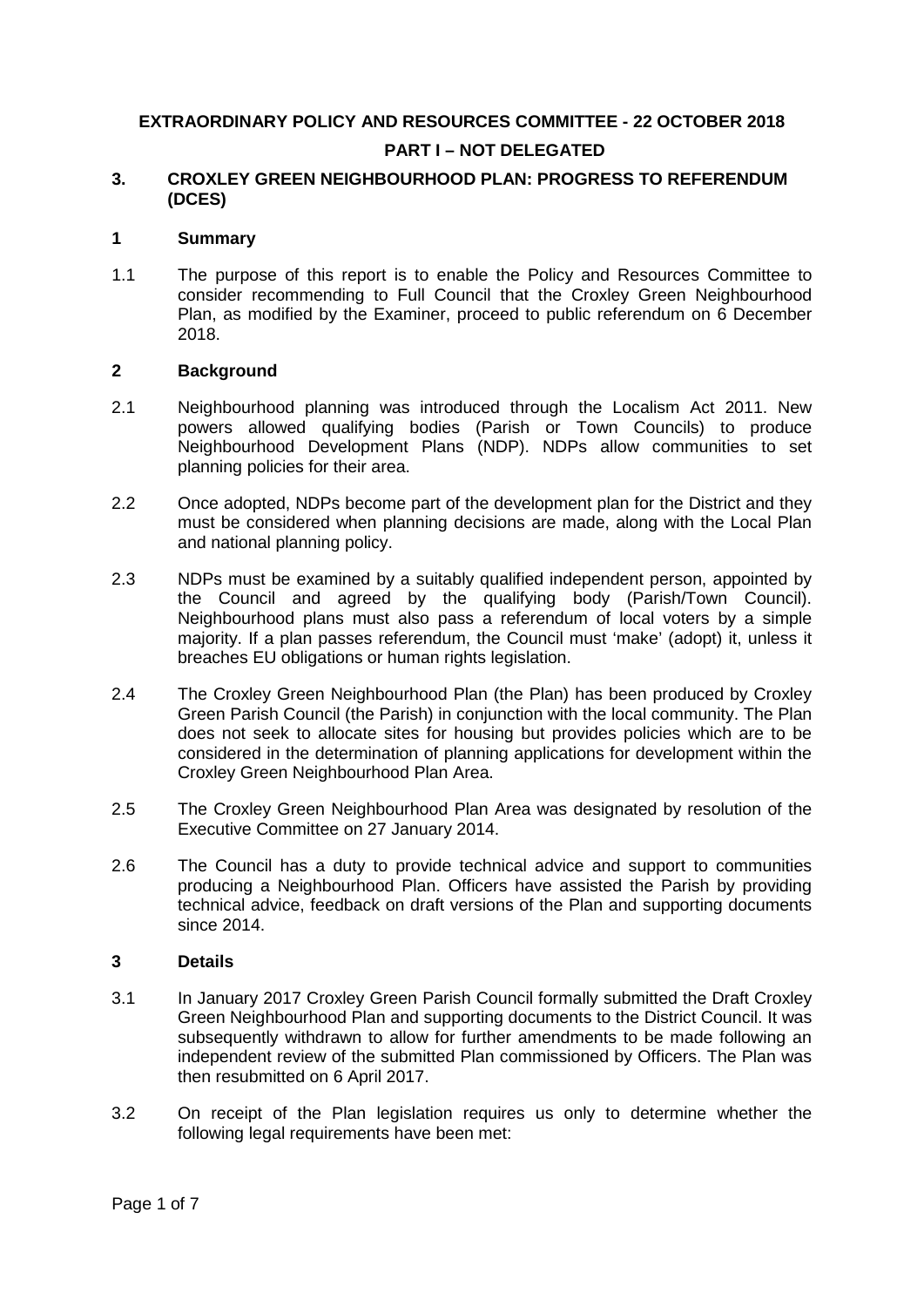- A map or statement which identifies the area to which the proposed neighbourhood development plan relates
- A consultation statement
- The proposed neighbourhood development plan
- A statement explaining how the proposed neighbourhood development plan meets the 'basic conditions' as set out in the legislation, and
- Information to enable appropriate environmental assessments if required.
- 3.3 Once satisfied that the legal requirements had been met we undertook a statutory six-week consultation between 21 April – 2 June 2017.
- 3.4 The Council, with the agreement of Croxley Green Parish Council, appointed Ann Skippers BSc (Hons) MRTPI FRSA AoU as the independent Examiner of the Plan. The representations received from the formal consultation were considered by her.
- 3.5 The Examiner is required to check whether an NDP:
- Has been prepared and submitted for examination by a qualifying body
- Has been prepared for an area that has been properly designated for such plan preparation
- Meets the requirements to:
- i) specify the period to which it has effect
- ii) not include provision about excluded development
- iii) not relate to more than one neighbourhood area, and
- That its policies relate to the development and use of land for a designated neighbourhood area.
- 3.6 The Examiner also has to consider whether a neighbourhood plan meets the Basic Conditions. In order to do this, the Plan must:
- Have regard to national policies and advice contained in guidance issued by the Secretary of State
- Contribute to the achievement of sustainable development
- Be in general conformity with the strategic policies of the development plan for the area, and
	- Be compatible with European Union obligations and, not breach, nor be in anyway incompatible, with the European Convention on Human Rights.
- 3.7 On 30 July 2017 the Examiner sought clarification from the Parish and District Councils on the procedure undertaken with regards to the Strategic Environmental Assessment (SEA) and Habitat Regulations Assessment (HRA).
- 3.8 After considering the responses, she set out her preliminary findings in a letter dated 4 September 2017, that the Plan would fail to meet the Basic Conditions at that point. However, as the matter could be remedied she suggested that the examination be suspended in order for additional work and a further consultation be undertaken in relation to the SEA and HRA.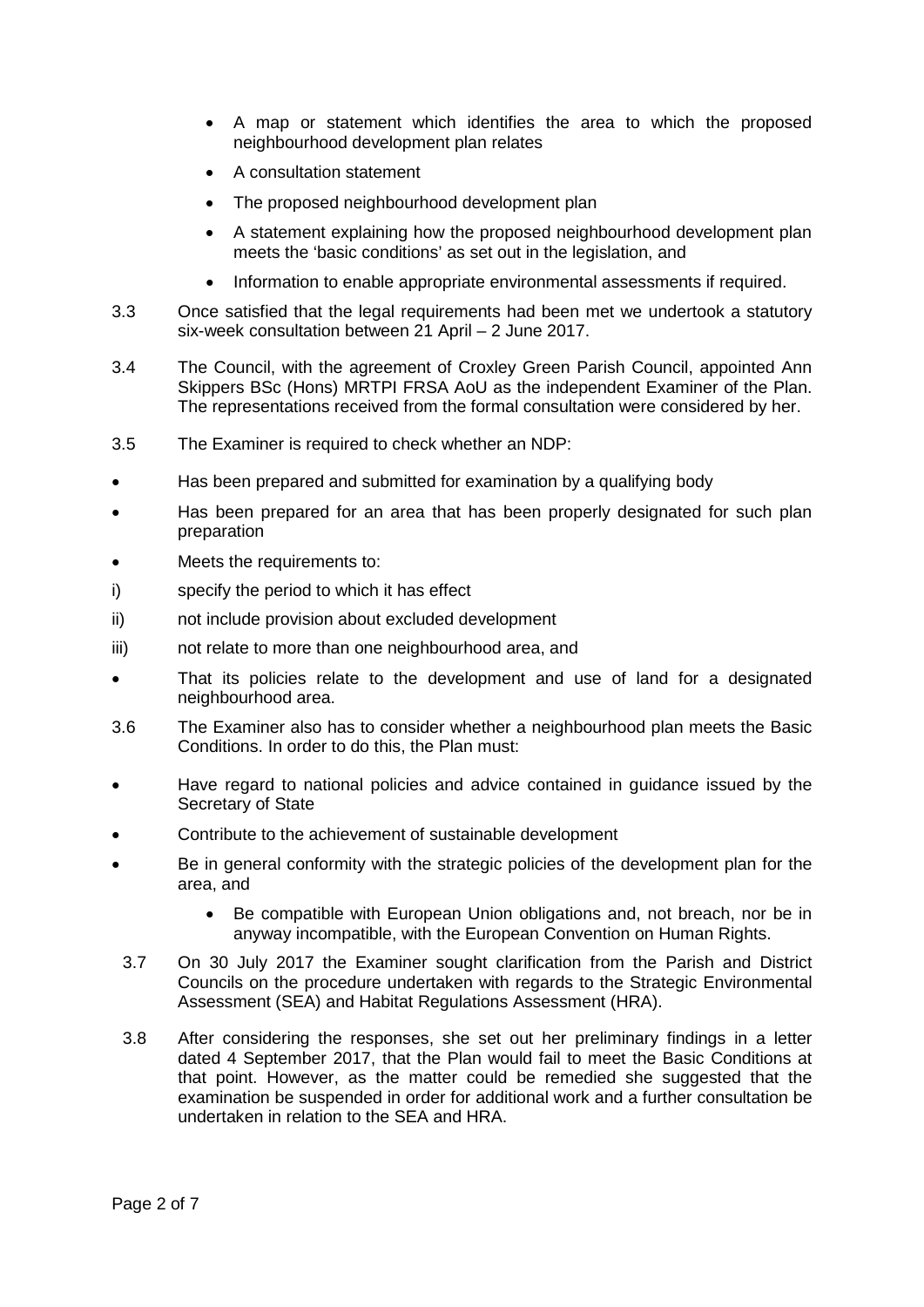- 3.9 The Parish Council confirmed that they wished to suspend the examination and proceed with the additional work. The examination was suspended on 7 September 2017.
- 3.10 The Examination recommenced on 30 July 2018 following a formal consultation on the newly drafted SEA and HRA Screening Reports between 8 June and 20 July 2018.
- 3.11 The Independent Examiner's Final Report on the Croxley Green Neighbourhood Plan was issued on 21 September 2018 (See Appendix 1). The report was forwarded to the Parish Council for their information.
- 3.12 The Examiner has recommended:
	- a significant number of modifications to the Plan to ensure that the Basic Conditions and legal requirements are satisfactorily met
	- that the Plan as modified should proceed to referendum, and
	- that the referendum area should be the same as the Neighbourhood Plan Area.
- 3.13 The Regulations set out that the Council should consider each of the recommendations in the Examiner's Report and decide what action to take in response to each recommendation.
- 3.14 It is the Officers' considered opinion that the recommended modifications should be incorporated into the Plan in order to ensure that the Plan is robust, meets the Basic Conditions and comprises a user-friendly and efficient document. On this basis, the Plan should proceed to a referendum in the Croxley Green Neighbourhood Plan Area (Croxley Green Parish Area) to determine if local people support it.
- 3.15 The modified Croxley Green Neighbourhood Plan and appendices are attached as Appendix 2 and 3. For ease of reference the final modified policies are set out in Appendix 4. Only the policies will be used in the determination of planning applications should the Plan pass a referendum and be 'made' (adopted).
- 3.16 Should the referendum return a positive result the Council must 'make' the plan within eight weeks of the referendum date unless legal issues arise which are unresolved by the end of this eight-week period.
- 3.17 Subject to the result of the referendum and any legal issues, the intention is for the Plan to be brought to the next available Full Council meeting after the referendum with a recommendation that the Plan be made.

### **4 Options and Reasons for Recommendations**

- 4.1 **Option 1: Make the modifications to the Croxley Green Neighbourhood Plan in accordance with the Examiner's Report and proceed to referendum**. This is the option recommended in this report. Officers are of the opinion that the Croxley Green Neighbourhood Plan, as modified, meets the Basic Conditions, is compatible with the Convention rights, complies with the definition of a Neighbourhood Development Plan (NDP) and the provisions that can be made by a NDP.
- 4.2 **Option 2: Make a decision that differs from the Examiner's recommendations.** If the Council were to propose a decision that differs from the Examiner's

Page 3 of 7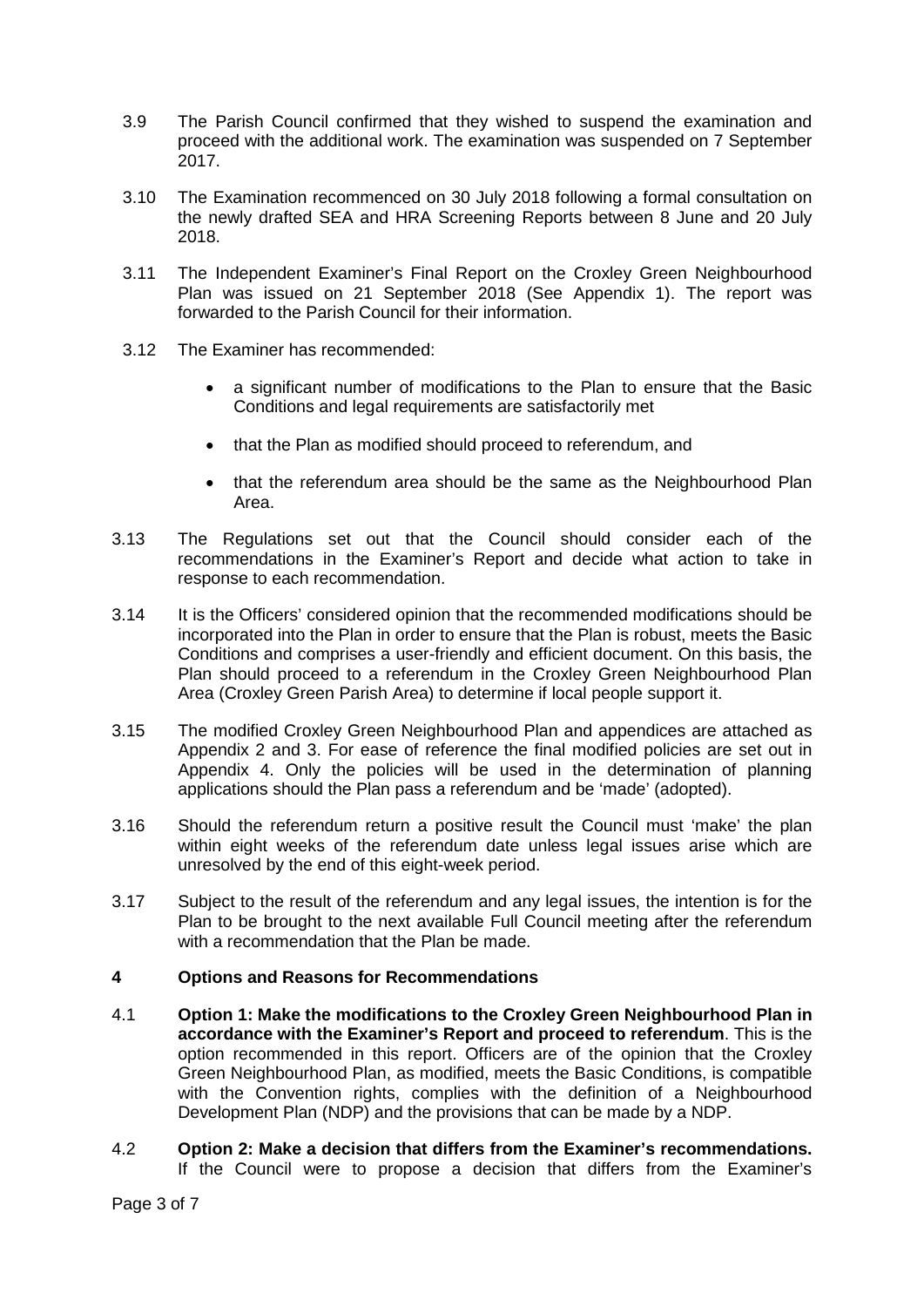recommendations, the Council is required to a) notify all those identified in the consultation statement of the Parish Council and invite representations during a sixweek period, and b) refer the issue to a further independent examination if appropriate.

- 4.3 **Option 3: Refuse the Plan**. The Council can decide that the Plan fails to meet the Basic Conditions, is not compatible with the Convention rights nor complies with that provision, even with the modifications recommended by the Examiner.
- 4.4 Without robust grounds, which are not considered to be present in this case, Option 2 and Option 3 could leave the Council vulnerable to a legal challenge.

## **5 Policy/Budget Reference and Implications**

5.1 The recommendations in this report are within the Council's agreed policy and budgets. The relevant policy is the Local Plan.

### **6 Financial Implications**

- 6.1 The LA Funding Neighbourhood Planning Grant 2018/19 allows LPAs to claim £20,000 once they have set a date for a referendum following a successful examination where a neighbourhood plan has not previously been made for that area. The Council is responsible for the costs of the examination and the referendum. If the Council resolves to accept the Examiner's report and progress the Plan to referendum, funding of £20,000 would be available towards covering the examination costs of £8,770 and contributing to the cost of the referendum which is estimated to be no more than £10,000. Electoral Services has an existing Referendum budget which will be used to pay for any shortfall.
- 6.2 Producing an NDP allows Parish and Town Councils to increase the amount of Community Infrastructure Levy (CIL) funds they receive from developments within their area from 15% to 25%.

### **7 Legal Implications**

7.1 The report and recommendations outline the current legal position with regard to proceeding to the next stage in the process. The Council's discretion with regards to proceeding to referendum or otherwise is strictly limited by statute and in this case the requirements for proceeding to referendum have been met subject to the proposed modifications being included in the Croxley Green Neighbourhood Plan.

### **8 Equal Opportunities Implications**

### 8.1 Relevance Test

| Has a relevance test been completed for Equality Impact?                  | N <sub>o</sub> |
|---------------------------------------------------------------------------|----------------|
| Did the relevance test conclude a full impact assessment<br>was required? | N <sub>o</sub> |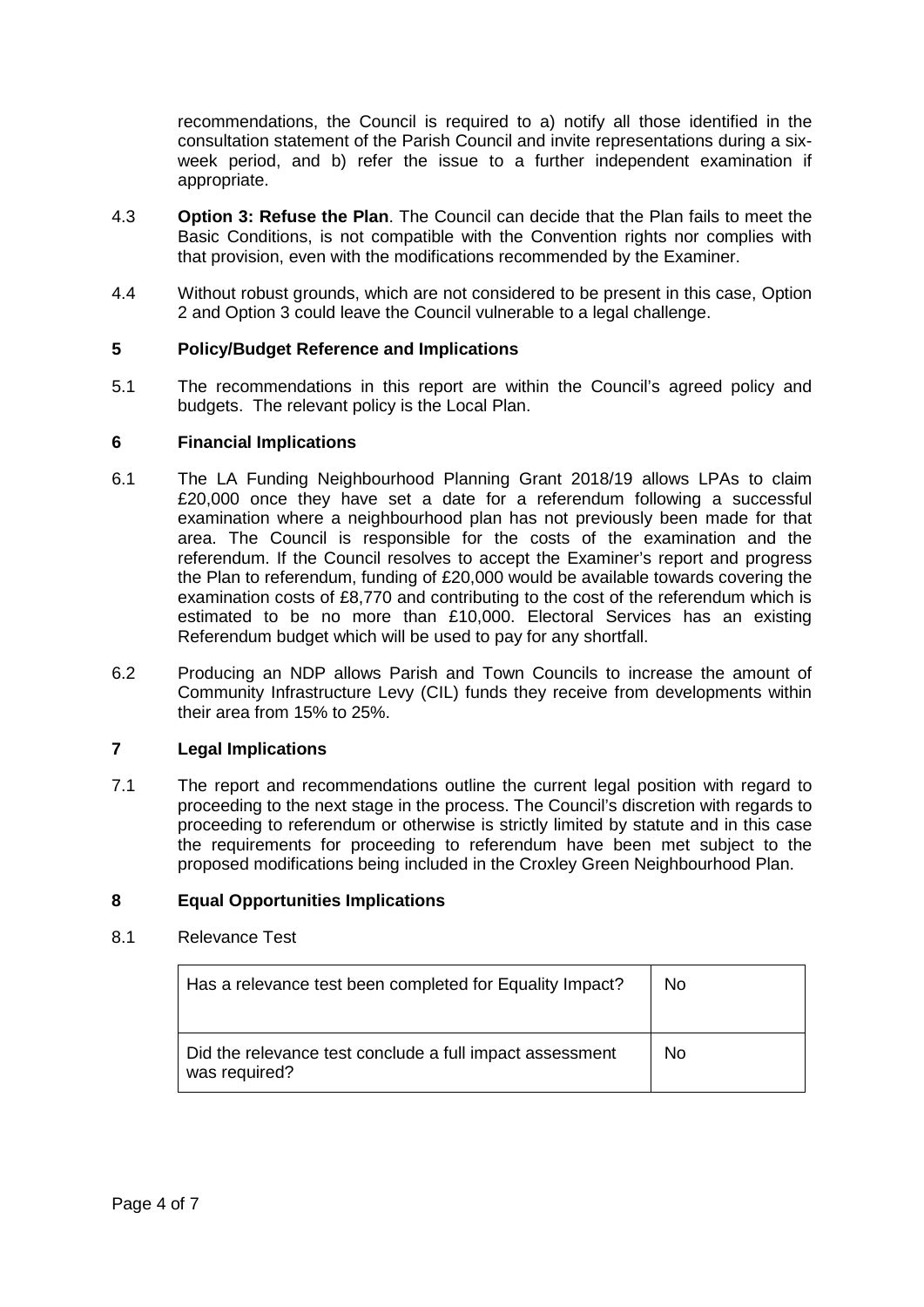### **9 Staffing Implications**

9.1 The referendum will be organised by Electoral Services.

### **10 Environmental Implications**

10.1 Part of the role of the Independent Examiner is to consider whether the neighbourhood plan would breach, or otherwise be incompatible with, the European Convention on Human Rights. The Examiner was satisfied that the neighbourhood plan meets this requirement.

#### **11 Community Safety Implications/Public Health Implications**

11.1 None specific.

### **12 Customer Services Centre Implications**

12.1 The Customer Service Centre will be briefed about the referendum.

### **13 Communications and Website Implications**

13.1 All the documents relating to the Examination of the Croxley Green Neighbourhood Plan are available on the Council's website. Electoral Services will be responsible for any communications relating to the referendum.

#### **14 Risk Management and Health & Safety Implications**

- 14.1 The Council has agreed its risk management strategy which can be found on the website at http://www.threerivers.gov.uk. In addition, the risks of the proposals in the report have also been assessed against the Council's duties under Health and Safety legislation relating to employees, visitors and persons affected by our operations. The risk management implications of this report are detailed below.
- 14.2 The subject of this report is covered by the Economic & Sustainable Development service plan. Any risks resulting from this report will be included in the risk register and, if necessary, managed within this/these plan(s).
- 14.3 There are no risks to the Council in agreeing the recommendation(s).
- 14.4 The following table gives the risks that would exist if the recommendation is rejected, together with a scored assessment of their impact and likelihood:

| <b>Description of Risk</b> |                                                       | <b>Impact</b> | Likelihood |
|----------------------------|-------------------------------------------------------|---------------|------------|
|                            | The Council would be vulnerable to a legal challenge. |               |            |

### 14.5 Of the risks above the following are already included in service plans:

| <b>Description of Risk</b>                           | <b>Service Plan</b>                      |
|------------------------------------------------------|------------------------------------------|
| The Council would be vulnerable to a legal challenge | Economic &<br>Sustainable<br>Development |

14.6 The above risks are plotted on the matrix below depending on the scored assessments of impact and likelihood, detailed definitions of which are included in the risk management strategy. The Council has determined its aversion to risk and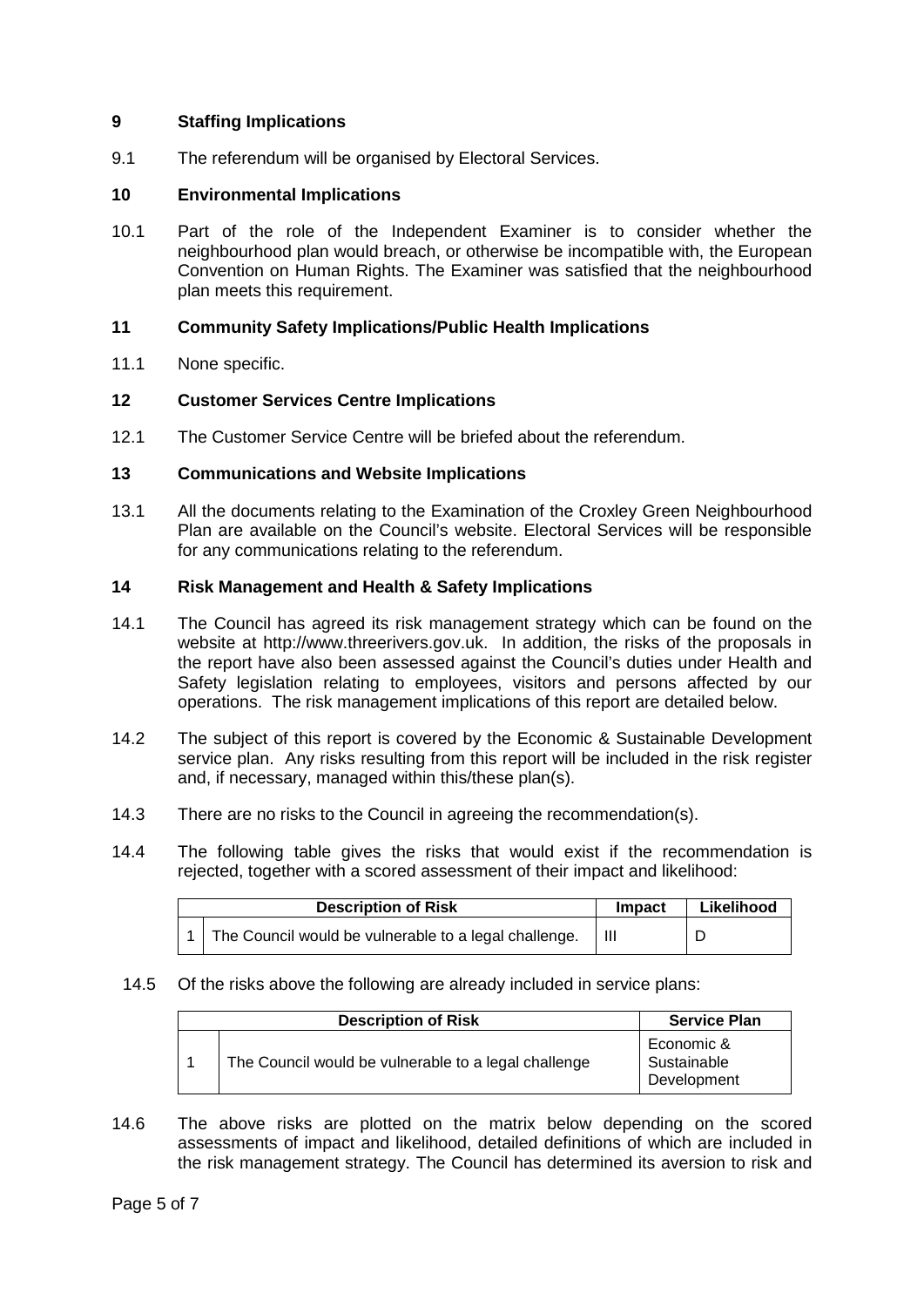is prepared to tolerate risks where the combination of impact and likelihood are plotted in the shaded area of the matrix. The remaining risks require a treatment plan.



14.7 In the officers' opinion none of the new risks above, were they to come about, would seriously prejudice the achievement of the Strategic Plan and are therefore operational risks. The effectiveness of treatment plans is reviewed by the Audit Committee annually.

## **15 Recommendation**

- 15.1 That the Policy & Resources Committee recommend to Full Council to resolve:
	- That the modifications to the Croxley Green Neighbourhood Plan be made in accordance with the Examiner's Report (Appendix 1) and that the modified Croxley Green Neighbourhood Plan (Appendices 2 & 3) proceed to referendum on 6 December 2018.

Report prepared by: Claire May, Head of Planning Policy & Projects

## **Background Papers**

Draft Croxley Green Neighbourhood Plan

The Localism Act 2011

Town and Country Planning Act 1990 (as amended)

Neighbourhood Planning (General) Regulations 2012 (as amended)

The Planning and Compulsory Purchase Act 2004 as amended by the Localism Act

National Planning Policy Framework 2012

National Planning Policy Framework 2018

National Planning Policy Guidance

Community Infrastructure Levy Regulations 2010 (as amended)

## **APPENDICES**

Appendix 1 Independent Examiner's Report

Appendix 2 Croxley Green Neighbourhood Plan (Referendum Version)